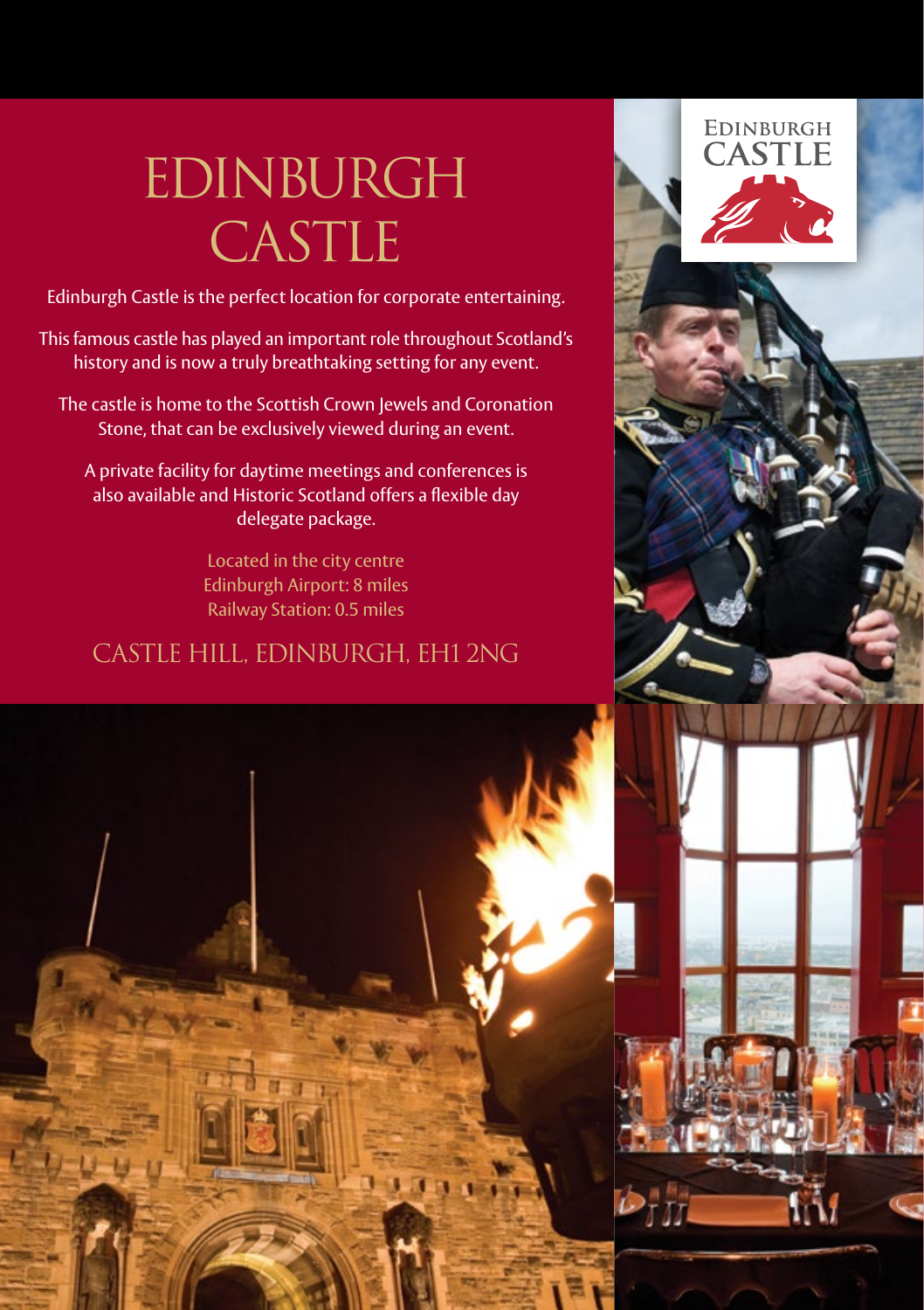

### THE QUEEN ANNE room

At the heart of the castle, the Queen Anne Room is a prestigious facility for daytime and evening events.

The magnificent banqueting room has an adjoining glazed courtyard, ideal for pre-dinner drinks.

Capacities: Dinner 120 Reception 170\* Theatre 120

Dimensions: Length 27.8m Width 5.5m Area 153m2 Height 5.8m

\*2 adjoining rooms





### THE **GATEHOUSE** SUITE

The imposing 19th century Gatehouse Suite at the entrance to the castle offers an intimate dinner venue or day meeting space.

The private terraced area overlooking the Royal Mile is perfect for pre-dinner drinks.

Capacities: Dinner 20 Reception 40\* Theatre 28

Dimensions: Length 6.5m Width 5m Area 33m2 Height 3m

\*2 adjoining rooms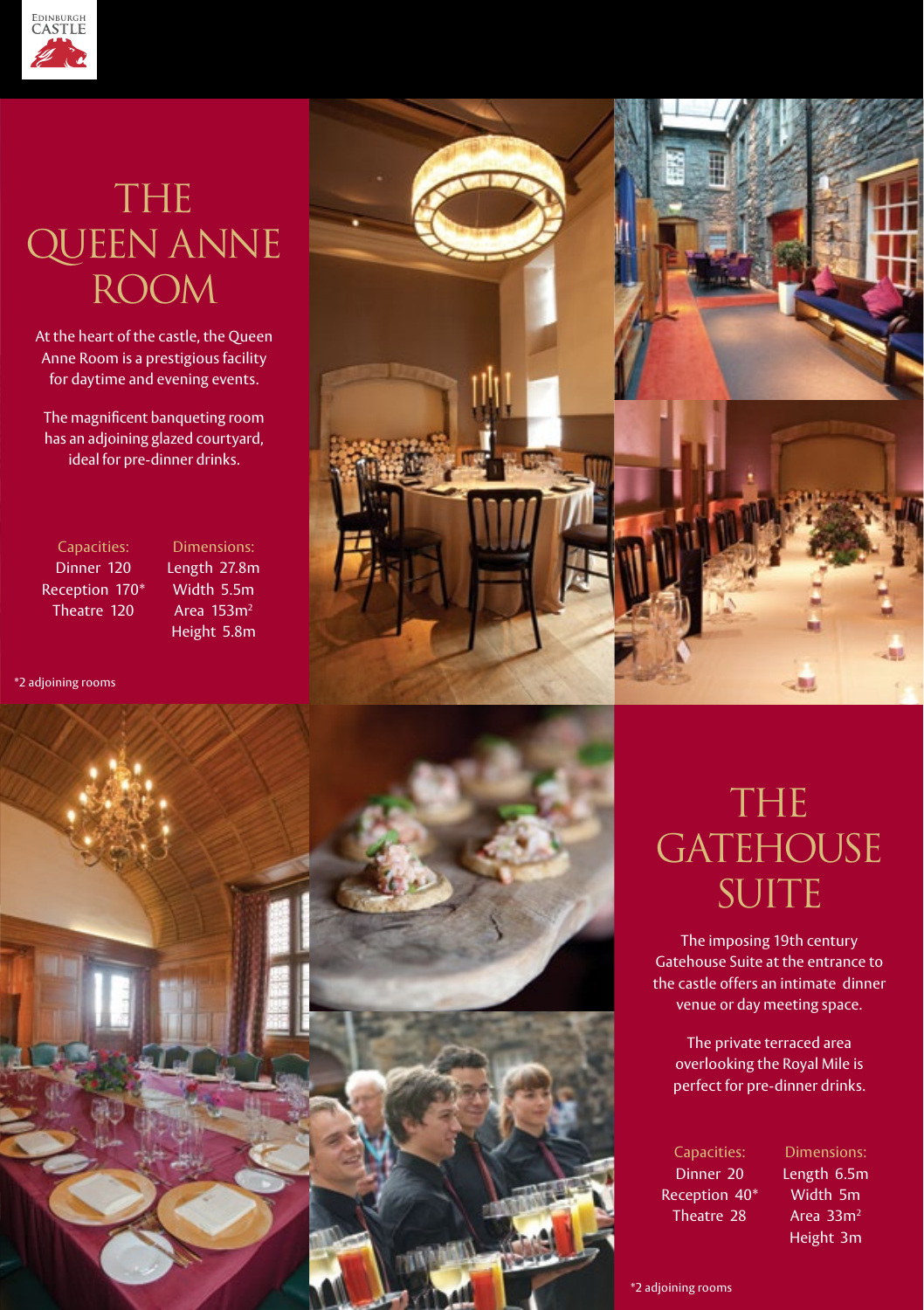

## THE jacobite room

The Jacobite Room offers a contemporary setting within an 18th century building for evening entertaining.

Guests attending a dinner in this venue will have magnificent views over Princes Street and the Firth of Forth. Pre-dinner drinks can be held on the castle battlements or in the Redcoat Room which adjoins the Jacobite Room.

Drinks receptions for up to 250 can be held using both rooms.

#### the jacobite room

Capacities: Dinner 100 Reception 150 Theatre 150

Dimensions: Length 19m Width 6.3m Area 119m2 Height 3.7m

#### The REDCOAT room

Capacities: Reception 100

Length 13.25m Width 12m Area 159m2 Height 3m

Dimensions: